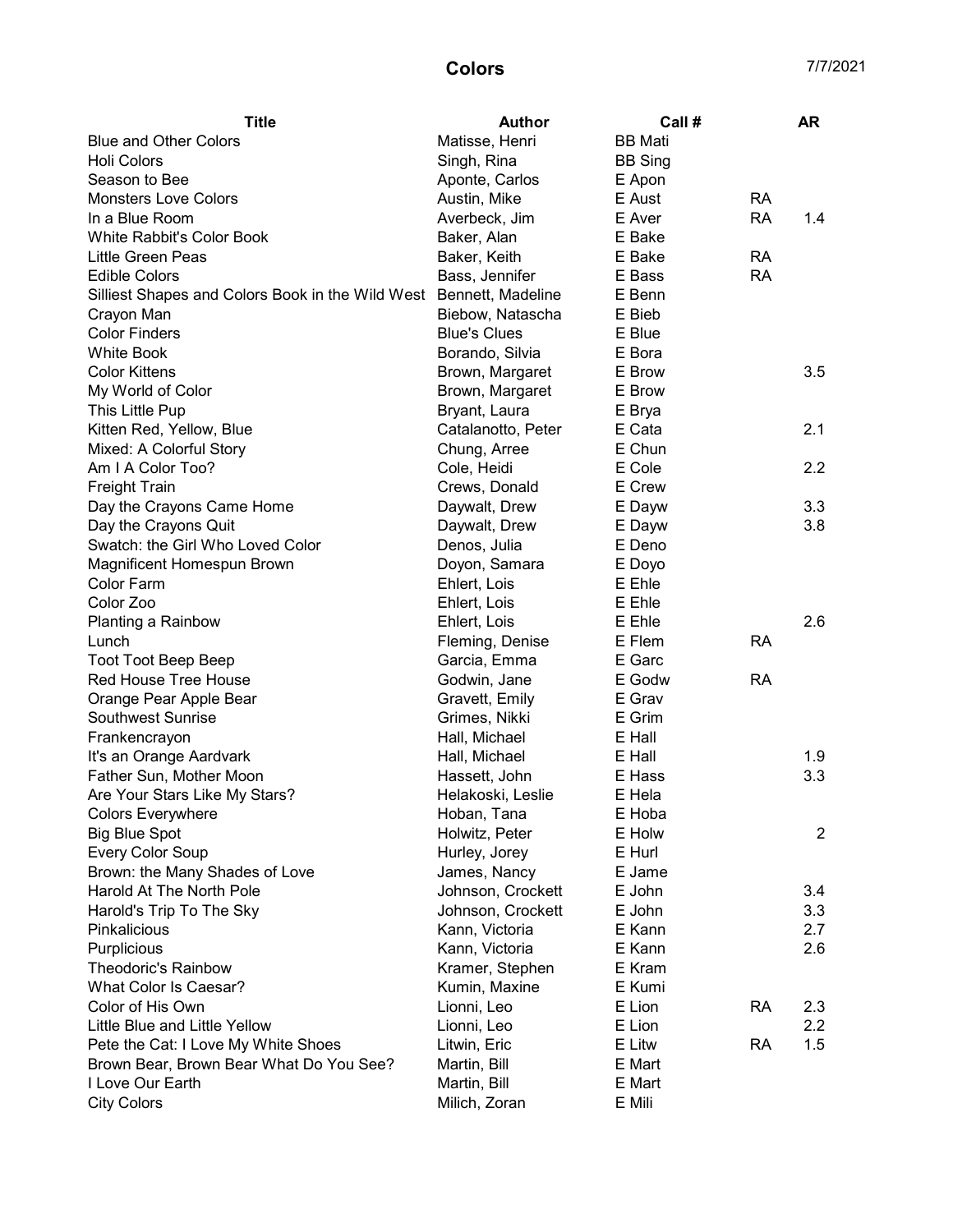| <b>Title</b>                                                      | <b>Author</b>        | Call #                |           | <b>AR</b>        |
|-------------------------------------------------------------------|----------------------|-----------------------|-----------|------------------|
| Happy Halloween Witch's Cat                                       | Muncaster, Harriet   | E Munc                | <b>RA</b> |                  |
| Hallelujah!                                                       | Nikola, Lisa         | E Niko                |           |                  |
| I Know a Wee Piggy                                                | Norman, Kim          | E Norm                | RA        | 2.7              |
| What Does Bunny See?                                              | Park, Linda          | E Park                |           | 2.5              |
| We're Going On A Bear Hunt                                        | Rosen, Michael       | E Rose                |           | 1.3              |
| and to Name But Just a Few, Red Yellow Green ar Rosenwald, Laurie |                      | E Rose                |           |                  |
| Sylvie                                                            | Sattler, Jennifer    | E Satt                |           | 1.9              |
| Green                                                             | Seeger, Laura        | E Seeg                | <b>RA</b> |                  |
| <b>Festival of Colors</b>                                         | Sehgal, Kabir        | E Sehg                |           |                  |
| <b>Spicy Hot Colors</b>                                           | Shahan, Sherry       | E Shah                |           |                  |
| Gift for Amma                                                     | Sriram, Meera        | E Srir                | <b>RA</b> |                  |
| <b>Blue vs Yellow</b>                                             | Sullivan, Tom        | E Sull                | <b>RA</b> |                  |
| They Say Blue                                                     | Tamaki, Jillian      | E Tama                |           | $2.2\phantom{0}$ |
| Green is a Chile Pepper                                           | Thong, Roseanne      | E Thon                |           |                  |
| Red is a Dragon                                                   | Thong, Roseanne      | E Thon                |           | 1.8              |
| Mix it Up                                                         | Tullet, Herve        | E Tull                | <b>RA</b> |                  |
| Look! Look! Look!                                                 | Wallace, Nancy       | E Wall                |           | 2.3              |
| Leon the Chameleon                                                | Watt, Melanie        | E Watt                | <b>RA</b> | 2.7              |
| Colors for Zena                                                   | Wellington, Monica   | E Well                |           | 1.6              |
| Blue on Blue                                                      | White, Dianne        | E Whit                | <b>RA</b> |                  |
| <b>Bear Sees Colors</b>                                           | Wilson, Karma        | E Wils                |           | 1.4              |
| <b>Baby Bear Sees Blue</b>                                        | Wolff, Ashley        | E Wolf                |           | 1.5              |
| Deep Blue Sea                                                     | Wood, Audrey         | E Wood                |           |                  |
| Not Quite Black and White                                         | Ying, Jonathan       | E Ying                |           |                  |
| Welcome To the Ice House                                          | Yolen, Jane          | E Yole                |           | 4                |
| Lunchtime for a Purple Snake                                      | Ziefert, Harriet     | E Zief                |           | 2.7              |
| Wait! No Paint!                                                   | Whatley, Bruce       | J 398.2               |           | 3.2              |
| Sign Language For Kids                                            | Heller, Lora         | J 419                 |           |                  |
| Living Color                                                      | Jenkins              | J 591.47              |           | 5.8              |
| <b>Color-Changing Animals</b>                                     | Yaw, Valerie         | J 591.47              |           | 5.6              |
| Paul Klee                                                         | Venezia, Mike        | J 709.2               |           | 4.9              |
| Eugene Delacroix                                                  | Venezia, Mike        | J 709.2               |           | 5.3              |
| 1-2-3 Draw Dinosaurs And Other Prehistoric Anima Levin, Freddie   |                      | J 743.6               |           |                  |
| <b>Fun Crafts with Colors</b>                                     | Ros, Jordina         | J 745.5               |           |                  |
| <b>Red Sings from Treetops</b>                                    | Sidman, Joyce        | J811.6                |           | 3.2              |
| Harold Y El Lapiz Color Morado                                    | Johnson, Crockett    | J F Spa John          |           | 1.9              |
| Amber the Orange Fairy                                            | Meadows, Daisy       | J Fantasy Mead Rai 2  |           | 3.3              |
| Molly Saves The Day                                               | Tripp, Valerie       | J History Amer Moll 5 |           | 3.7              |
| Color Of Fire                                                     | Rinaldi, Ann         | J History Rina        |           | 4                |
| <b>Terrible Times</b>                                             | Ardagh, Philip       | J Horror Arda Eddi 3  |           | 6.6              |
| Letters, Colors and Shapes                                        | Fitzgerald, Holly    | J Pro 421             |           |                  |
| Color Day Relay                                                   | Cole, Joanna         | J SciFi Magi 19       |           | 3.4              |
| Colors and Shapes = Colores y Formas                              | Petelinsek, Kathleen | J Spa 419             |           |                  |
| Colores de la Primavera                                           | Shepherd, Jodie      | J Spa 535.6           |           |                  |
| Colores del Invierno                                              | Shepherd, Jodie      | J Spa 535.6           |           |                  |
| Oso Pardo, Oso Pardo, Que Ves Ahi?                                | Martin, Bill         | J Spa F Mart          |           |                  |
| Mary's Art                                                        | Blackaby, Susan      | JR Blac               |           | 0.6              |
| Ruby, Violet, Lime                                                | Brocket, Jane        | JR Broc               |           |                  |
| Blue                                                              | Bruce, Lisa          | JR Bruc               |           |                  |
| Green                                                             | Bruce, Lisa          | JR Bruc               |           |                  |
| Patterns In The Park                                              | Bruce, Lisa          | JR Bruc               |           |                  |